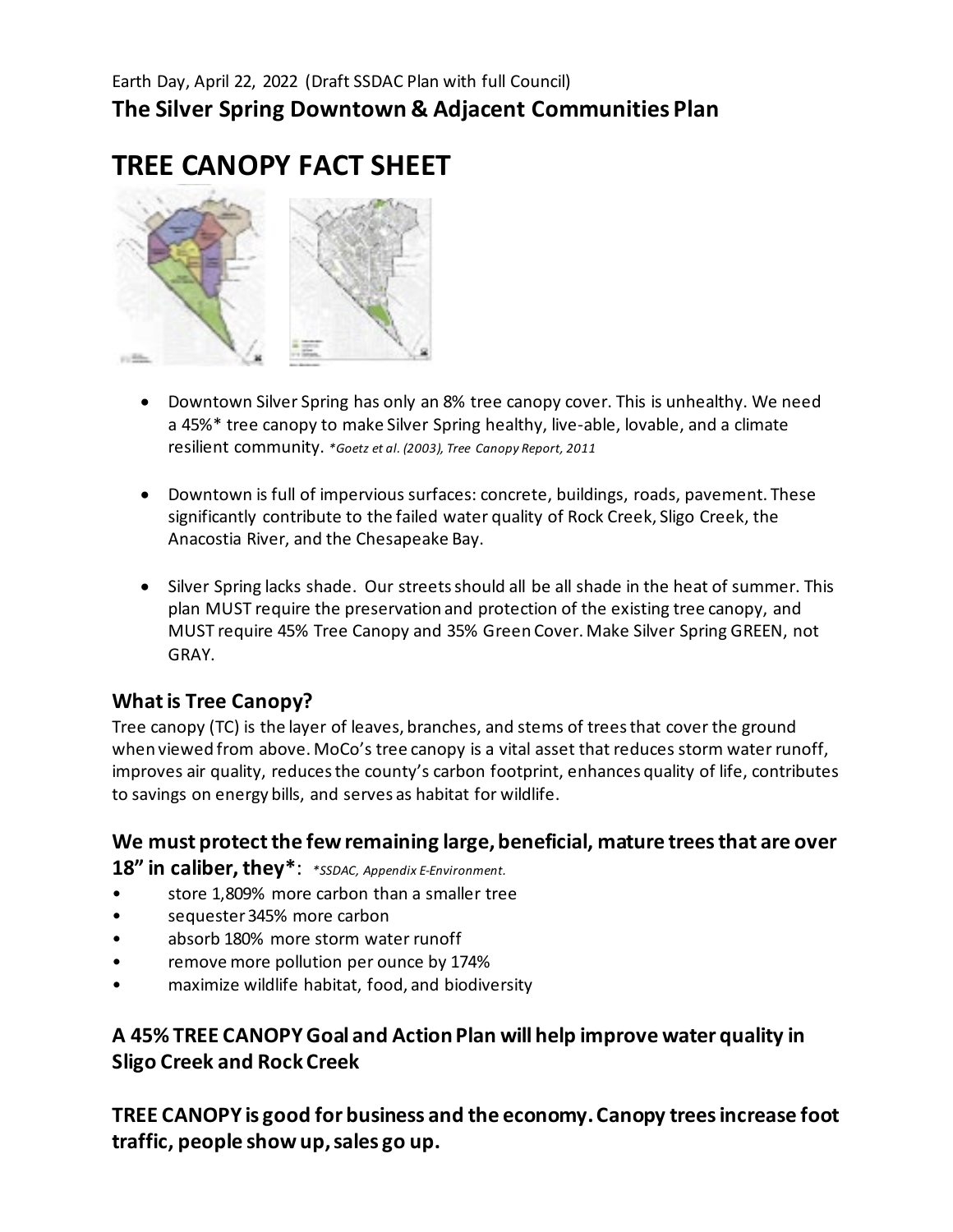# **EXTREME HEAT ALERT Extreme Heat is the #1 climate hazard. Silver Spring is really HOT!**



**Silver Spring in summer generates extreme surface temperatures\*, causing the heat island effect.** *\*SSDAC, Appendix E-Environment.*

### **Urban Core: Surface Temperatures\***

- **i. Sun Temp: 130 to 155.8 degrees**
- **ii. Shade Temp: 90.9 to 116.3 degrees**

#### **Adjacent Communities**

- i. Sun Temp: 121 to 136.9 degrees
- ii. Shade Temp: 87.9 to 118 degrees

**Lack of TREE CANOPY is a prime contributor to extreme heat. This is an economic issue, an equity issue, a public health and well-being issue.**

# **ACTION needed by COUNCIL,** Make the Change

- **1. Change the existing '35% Green Cover' language from 'encourage' and 'optional' to 'MUST' and 'REQUIRE' in the CR Zones**
	- Green Cover is: 1) a green roof, 2) vegetation, or 3) tree canopy cover on private property (not on public streets)
	- 35% Green Cover MUST be required on each lot throughout the entire Plan area; in all places, not some places. Bethesda's 2017 Plan requires Green Cover. Why is it not required in Silver Spring? How is this equitable?

Bethesda's 2017 Plan requires Green Cover. Why is it not required in Silver Spring? How is this equitable?

# **ACTION needed by COUNCIL,** Make the Change

- 2. **Preserve and protect & add to the existing tree canopy on both private land and public streets.**
	- Require all existing large mature Canopy Trees to be preserved and protected in CR & Residential Zones.
	- Do not provide exemptions or waivers for Canopy trees to be cut down.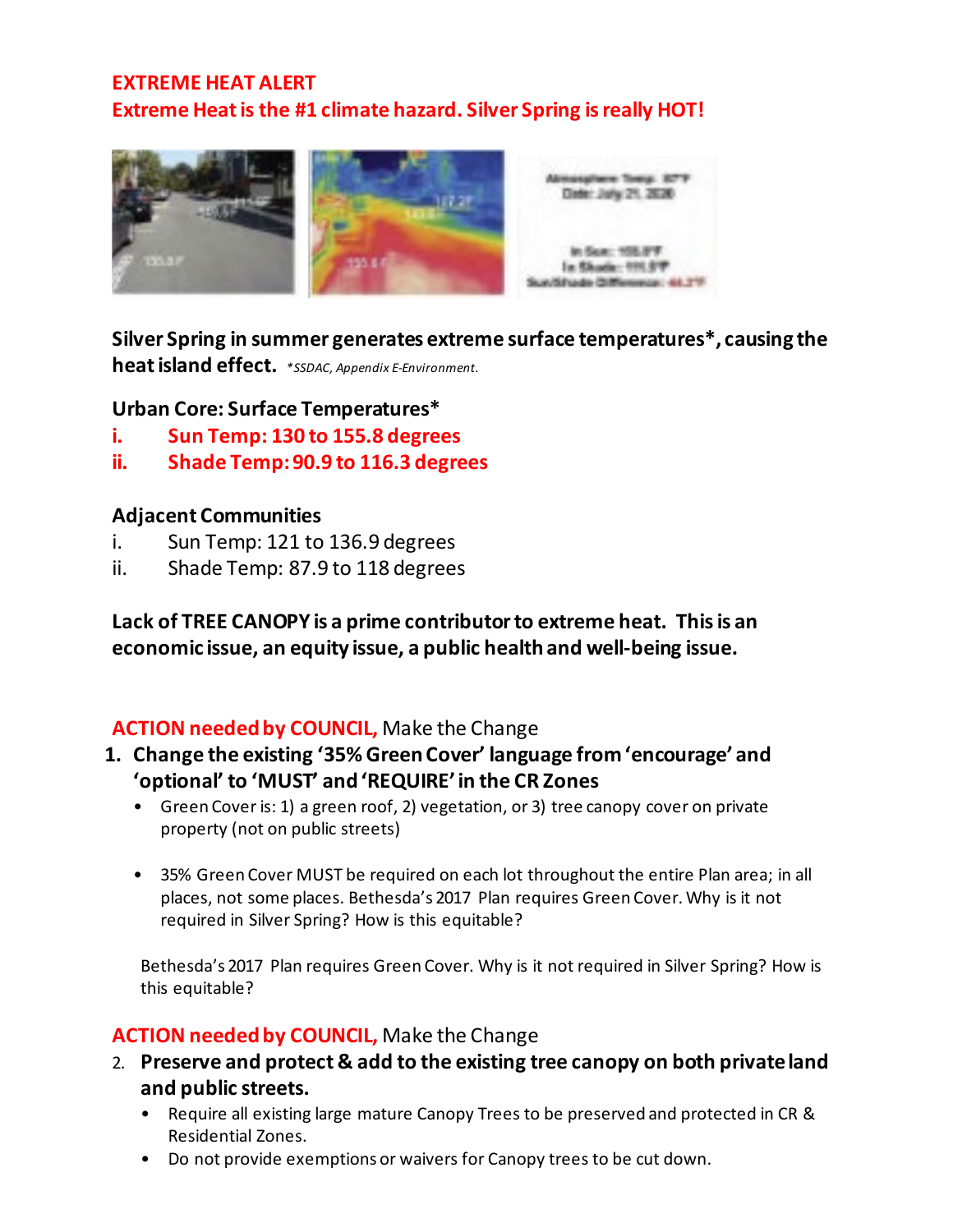• REQUIRE lots in Residential-only Zones, in all Adjacent Communities, to meet a 45% tree canopy requirement on-site. Plant shade trees to grow into canopy trees; small decorative trees do not provide the same form and function.

Plant shade trees to grow into canopy trees; small decorative trees do not provide the same form and function.

# **ACTION! ACT IN UNISON**

The Climate Action Plan (CAP) seeks to cut greenhouse gas emissions 80% by 2027 -- in just 5 years! and 100% by 2035. To meet the CAP goals this Sector Plan MUST REQUIRE 35% Green Cover, Tree Canopy, and most importantly -- MUST REQUIRE the preservation and protection of existing tree canopy. The M-NCPPC mission is not only to "manage physical growth and plan communities," but also to "protect and steward natural resources." MCDOT and SHA MUST also meet street tree requirements and assign funding to implement it. These agencies MUST work in unison.

**Environmental experts MUST be put in the lead, must be given the authority to make the decisions and implement these ACTIONs. The Executive, County Council, and the Planning Board MUST ACT NOW to reduce greenhouse emissions to achieve climate resiliency.**

# **What you need to know**

### **The Silver Spring Downtown and Adjacent Communities Plan...**

- 1. Fails to live up to its identify, its brand, its name, its source: Silver Spring
- 2. Fails to add enough nature for the mental health & well-being of the citizens who live and work here
- 3. Fails to protect, preserve, prioritize, or grow Tree Canopy to lower the extreme heat island effect
- 4. Fails to strategically meet Climate Action Plans
- 5. Fails to consistently distribute tree canopy equally throughout the entire plan

# **ADDITIONAL, ACTIONS NEEDED BY COUNCIL**

# **Remove these WORDS they do not meet Climate Action Plans: "Recommend"** | **"Encourage"** | **"Consider"** | **"Optional"**

# **COUNCIL MUST add these words:**

- REQUIRE a specific percent of the 35% Green Cover on private property to be Tree Canopy at street level
- SPECIFY 'opportunities' on a map showing where tree canopy and infrastructure MUST be added
- REQUIRE tree types listed on the "MCDOT Major Tree List"
- DEFINE Street Tree Planting Standards: Plant major trees 30 feet on center
- DEFINE Soil Volumes needed for 'tree pits' to plant Major Trees (1,000 cubic feet)
- DO NOT ALLOW buildings to 'build to the property line', require they leave enough private land for tree canopy and safe sitting places that offer respite from street level HEAT.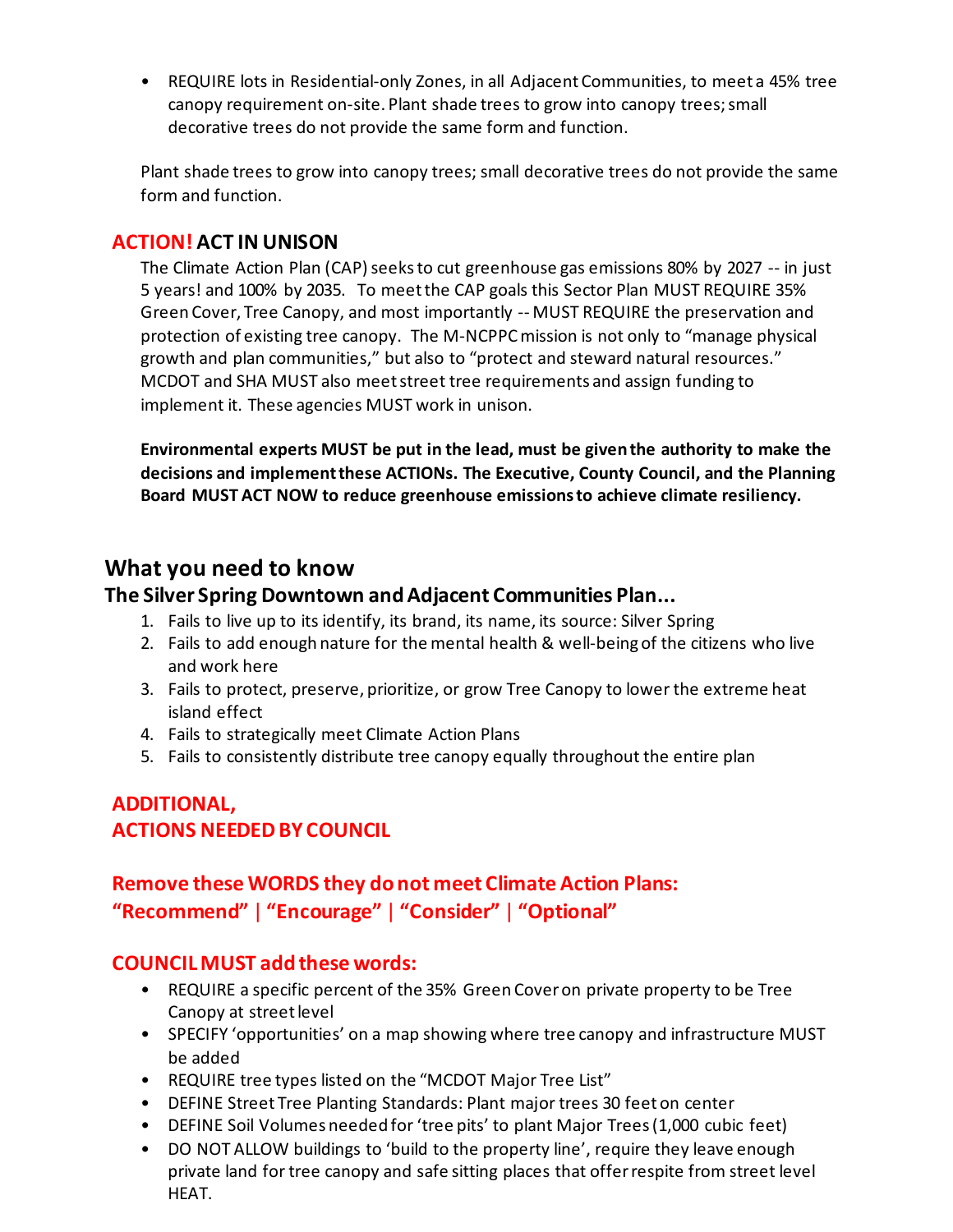- REQUIRE street storm water management in the public rights of ways to have permanent MCDOT Major Trees (not small or minor temporary trees)
- REQUIRE every surface parking lot to have shade trees: a 45% tree canopy planted on the edges and in between spaces

# **ALERT! Environmental Equity & Health**

#### **Equity and the Natural Environment are the defining issues of our times.**

\*The effects of climate and environmental inequity are often most acutely felt in lower income, elderly, and minority communities. Historically these communities are known to have distant or inaccessible parks and open space for rejuvenation and recreation, less shade trees and vegetation, poorer quality housing and insulation, lower energy efficiencies, and more. These conditions create chronic physical and economic stress, can cause elevated utility costs, and diseases such as heat stroke, respiratory and heart conditions, allergies, and bronchial infections. *\*SSDAC, Appendix E-Environment.*

**Take the ACTIONS we recommend, to help us reach greater equity. Silver Spring, 20910, is the most ethnically, racially, and economically diverse area of Montgomery County.**

# **Bottom Line for citizens and politicians to know:**

- 1. This Plan encourages street trees, but MUST it REQUIRE THEM on all streets. However, street trees on ROWs may be removed by Pepco, SHA, and MCDOT. Street trees can be cut down or taken down, not cared for, or removed for many reasons.
- 2. There are no effective requirements nor regulations to protect any large, medium, or small trees in Silver Spring. During any redevelopment or rezoning process trees will most likely be removed. Current tree laws are wholly insufficient, and many exceptions and waivers are granted. The laws need to be strengthened.
	- a) The Forest Conservation Law (FCL) is mostly for very large tracts of land over one acre or 40,000 sq.ft. and greater. The majority of Silver Spring properties are small and the law will not apply. Off-site planting provisions will not benefit this community, they are not equitable.
	- b) The Tree Canopy Law is applied only if 5,000 sqft of soil is disturbed, then a 'SedimentControl Permit' is required. Adjacent Community lots are anywhere from 5,000 to 10,000 sqft. property owners can still cut down trees and pay a fee into a tree mitigation fund that has the option to plants trees outside the area, or not on the site. Tree Canopy is not required to be protected or preserved.
	- c) Our County has NO effective law to preserve or protect existing large trees on private and public property (with the exception of some champion trees.) We need effective tree protection laws and regulations to stop the removal of large canopy trees in developed urbanized/suburban areas.